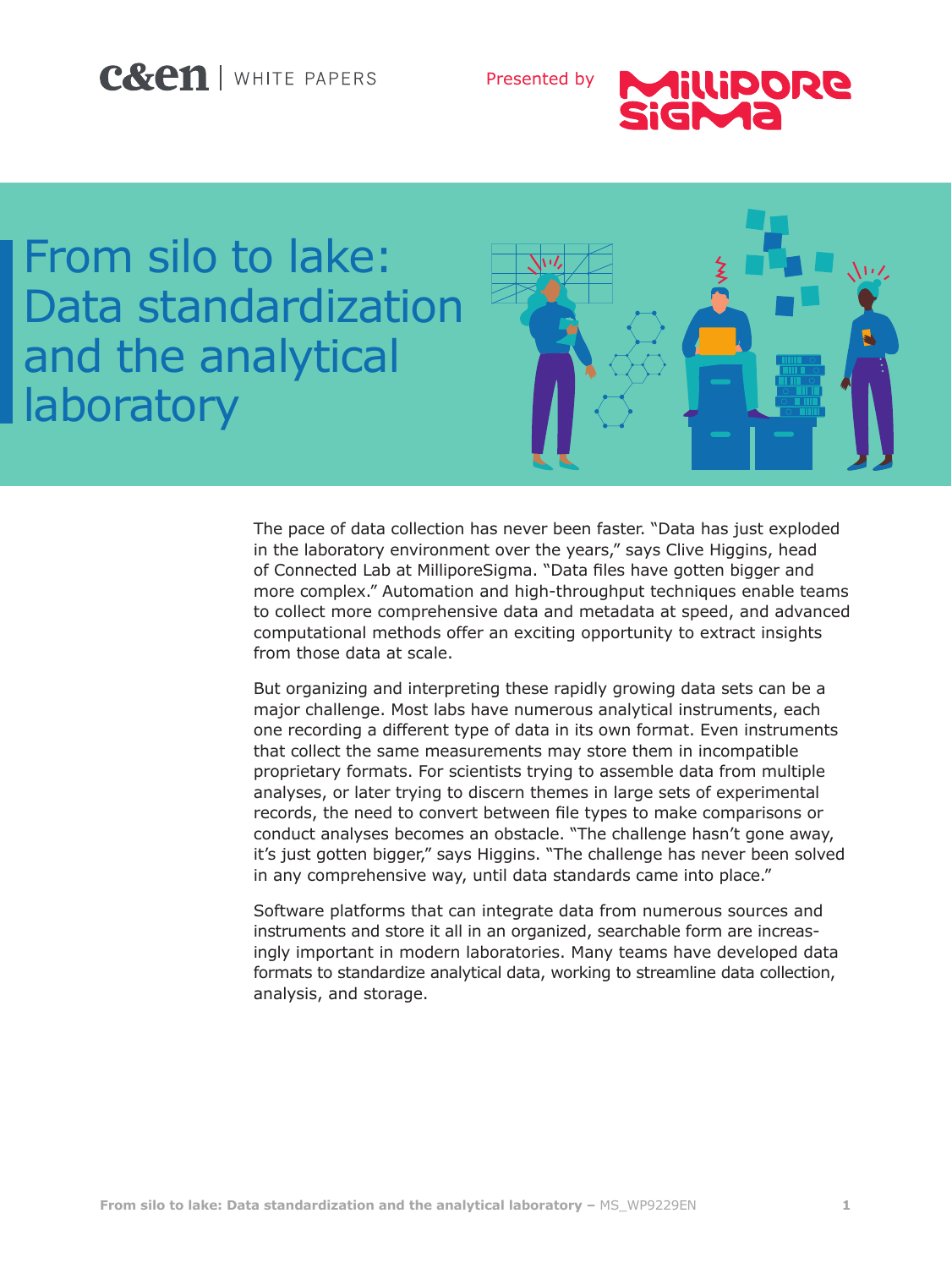# **THE CASE FOR STANDARDIZING DATA**

A 2015 survey at GlaxoSmithKline found that researchers almost unanimously had difficulty working with data collected by other teams. That limitation contrasted starkly with the company's strategic goal of integrating its expanding capacity to collect genetic sequences, deep data from clinical trials, and real-world data from sources such as health records. $<sup>1</sup>$ </sup>

While that survey focused on clinical data, the situation is no different in the laboratory. Siloed and fragmented data, produced on different instruments by members of different teams, impede a company's ability to store data long term and reuse it for future exploration. Moreover, when groups such as a contract research organization and the commissioning company collaborate, differences between their instruments or software products might make data transfer difficult.

Claudia Schwarz, associate director of informatics marketing at MilliporeSigma, says labs have increasingly realized that old data is "not just a bycatch of analytical measurement anymore" but becomes a real asset and source of information that their owners can learn from. But for pharmaceutical and chemical companies to build efficient and predictive analytical tools that take advantage of the many types of data they collect constantly, the data must first be comparable to one another. Harmonizing all sorts of data into a standardized file type that encodes them in an agreed-on way is the solution that many software development teams propose.

Proponents of standardized data formats argue that widespread adoption of standards will make the data management ecosystem easier for all parties: not only for laboratories commissioning or conducting analyses but also for instrument vendors and informatics software developers.

For example, if five software tools each needed to import data stored in any of five different instrument-specific formats, building a one-to-one converter for each pair would result in 25 data converters. On the other hand, if the hypothetical instrument manufacturers and software developers could agree on a common language, their systems could be integrated at much lower cost.

Such interoperability is one pillar of the FAIR data principles — findable, accessible, interoperable, and reusable — that serve as a guiding framework for managing scientific data to make them as useful as possible.<sup>2</sup> Using a standardized format can address the requirements for interoperability, which means that data tools from competing enterprises should be able to work together without too much user engineering; and for reusability, which requires that any metadata are packaged with the data and describe them thoroughly enough to make sense even in a new context.

Annette Hellbach, MilliporeSigma's head of product at Connected Lab, says standardization "enables you to take decisions in a faster and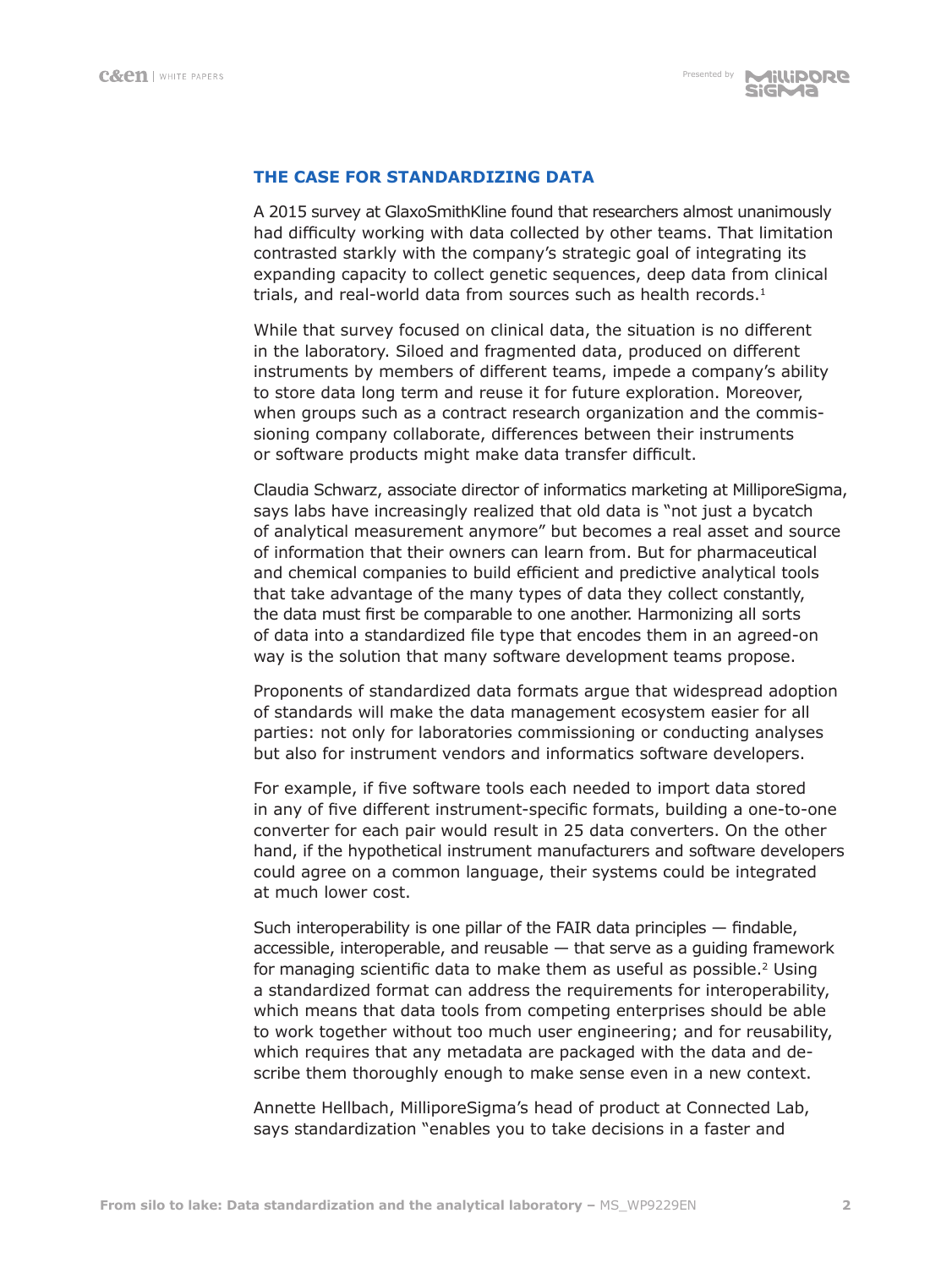more reliable manner, because for the first time you have all the data in front of you in one format."

Standardization can also streamline long-term storage in regulatory environments that require data to be kept for years. Maintaining many types of software over decades can be costly, says Higgins. If all the data are stored in one format, he says, then just one tool for reading that format has to be maintained. Another benefit of standardized data is that users can store and use that information independent from its source of origin, which means that even if a vendor discontinues an instrument or software product, the data are safe.

# **NUMEROUS DATA FORMATS**

# *Technique-specific standardization*

Many research communities use standard formats that were designed to handle a particular type of analytical data. For example, mzML is an open data format for mass spectra that the Human Proteome Organization's Proteome Standards Initiative created to make it easier for labs to share and compare experimental mass spectrometry data. The development team merged two earlier data formats to define metadata about an experiment, such as instrument descriptors and data-processing details, that should always be packaged with the raw mass spectrometry data. Its developers also eliminated redundant ways of encoding the same information.3 Most mass spectrometers now support data export in mzML format.

Similar standardized formats exist for chromatography, nuclear magnetic resonance, diagnostics, medical imaging, and many other techniques. While such technique-specific standards solve the problem of incompatible proprietary formats, they cannot integrate data from different research approaches.

"Not having data standards is not the problem. Instead, we have too many data standards with too little reach in the industry."

Annette Hellbach, head of product at Connected Lab at MilliporeSigma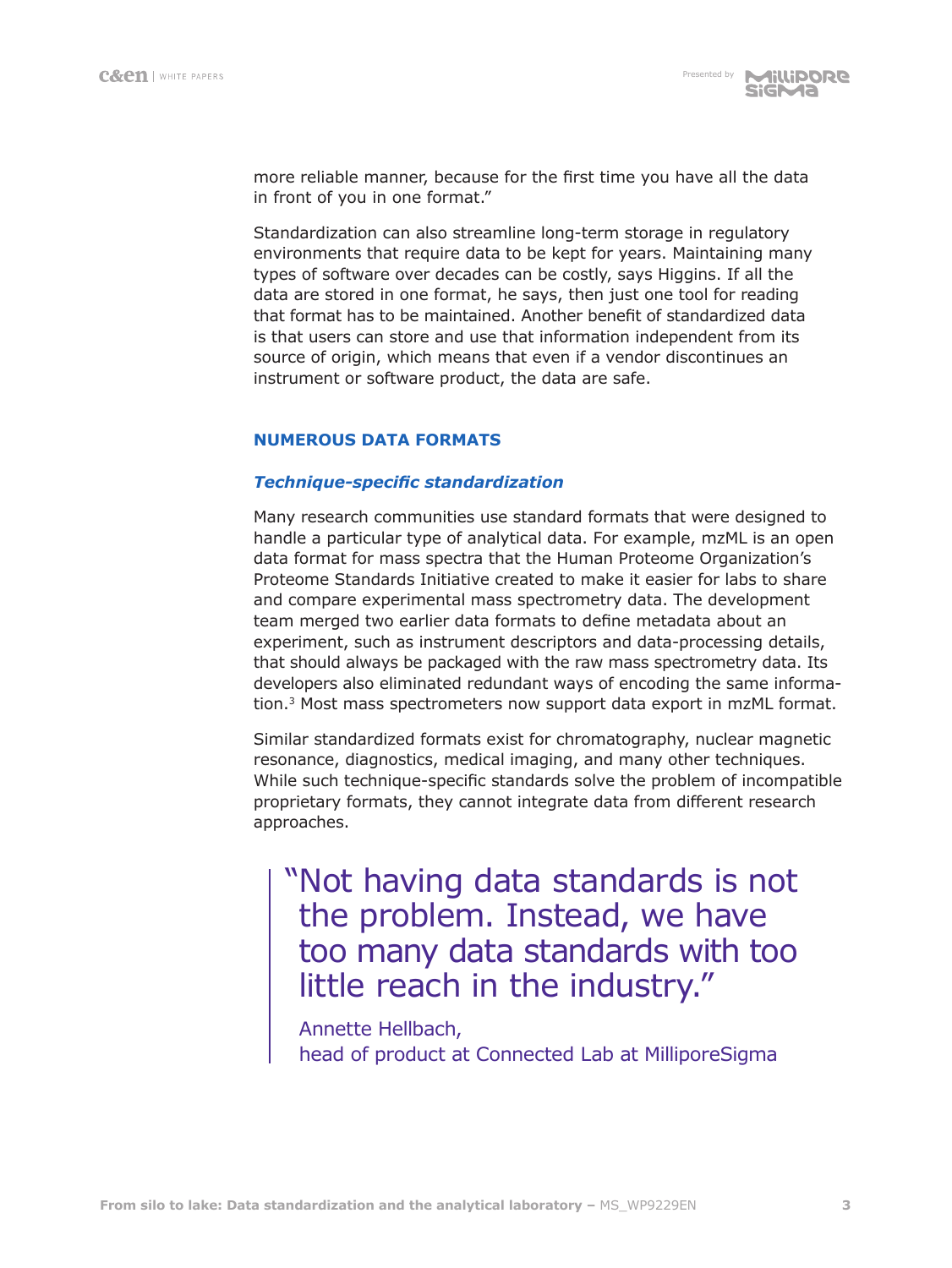"When you're talking about characterizing materials, often you need more than one piece of equipment," Graham McGibbon, the director of strategic partnerships at the software company ACD/Labs, says. "Aggregation and data analysis and bringing it together then becomes the next bottleneck."

To address this bottleneck, numerous groups have developed generic formats to accommodate data from many types of analytical chemistry techniques, including chrmatography, mass spectrometry, NMR, and ultraviolet and infrared spectroscopy. Some of these formats use textbased markup languages, which a human can read, while others rely on faster-to-parse binary formats for better processing speed. Some are open source, others proprietary. "Not having data standards is not the problem," Hellbach says. "Instead, we have too many data standards with too little reach in the industry."

## **FORMATS MADE FOR MULTIPLE ANALYTICAL TECHNIQUES**

## *Chemical JSON*

Part of the reason so many data formats exist is that a number are built to solve specific, in-house problems. The Chemical JSON format is an open-source example that one team built to encode molecular structures. Marcus Hanwell, a staff scientist at Brookhaven National Laboratory who developed the standard, says, "I hesitated for years to make yet another standard. I kind of hobbled along with the ones I had." Eventually, however, practicality won out. At the time, Hanwell was working on Avogadro, a tool for visualizing and editing molecules that used JavaScript, C++, and Python languages for different functions. To speed up information flow between these modules, Hanwell and his colleagues developed a format based in the widely used JavaScript object notation, or JSON.<sup>4</sup>

A Chemical JavaScript object notation (JSON) file describes a molecule by listing its component atoms, their coordinates in 3D, and the bonds between them. It also contains metadata that can include chemical identifiers, along with physical properties such as boiling point or crystal unit structure; additional data layers can incorporate denser data like orbital structures.

While some chemical engineers and computational chemists have adopted Chemical JSON for quantum mechanical simulation or large-scale molecular docking, the intention was not to unite all computational chemists. "We're on the pragmatic side of formats," Hanwell says. "We had a niche we were working in [and] if other people found it useful, they could use it." That is a contrast to data formats developed by groups explicitly aiming to standardize their fields.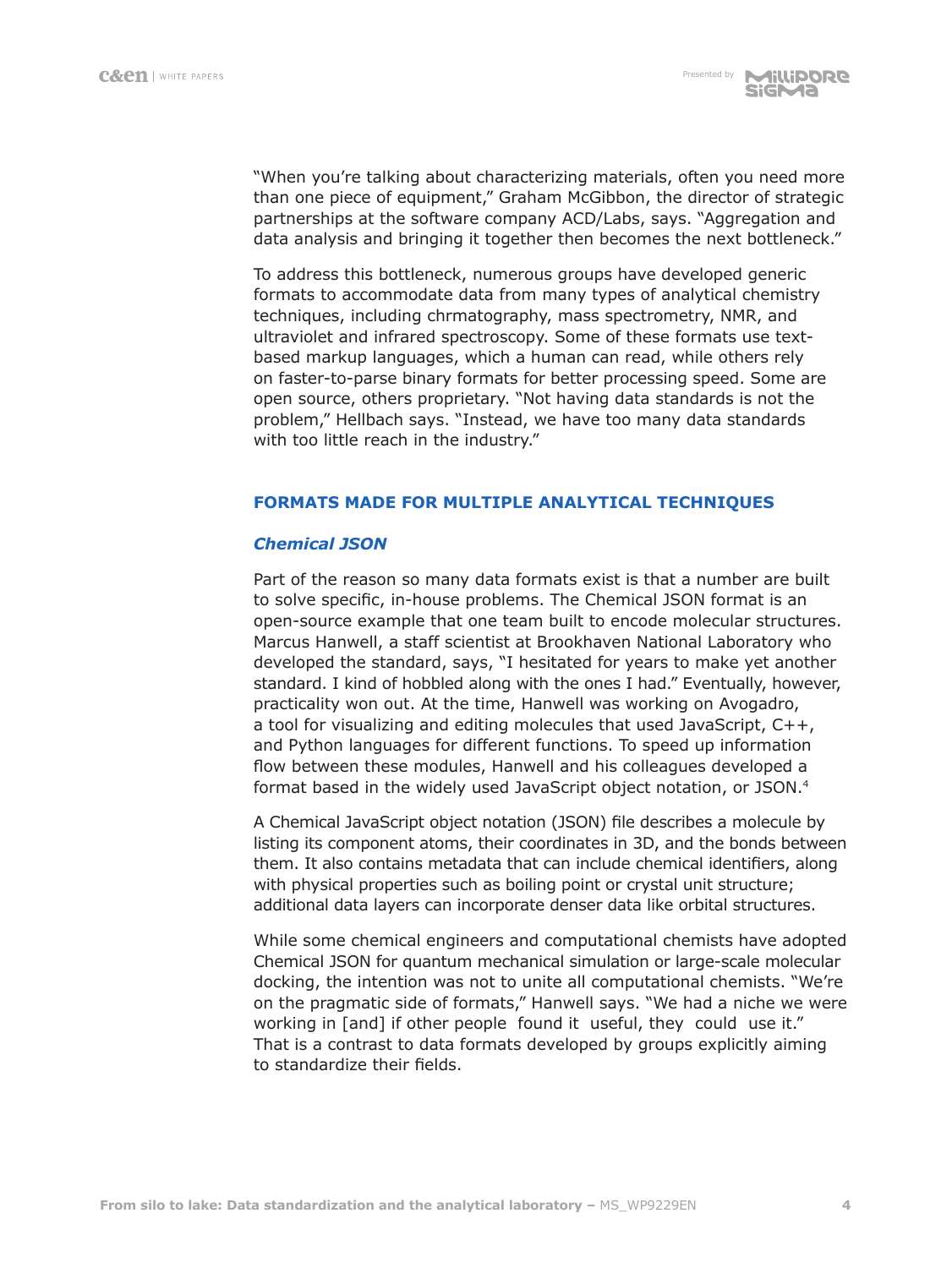# *AnIML*

Analytical Information Markup Language (AnIML), is an open-source format that was developed by a community of scientist and noncommercial stakeholders to harmonize multiple analytical data formats. It was commissioned in 2003 by the American Society for Testing and Materials (ASTM), which wanted a standard data format for analytical chemistry and biology.5 The working group used earlier efforts to standardize analytical data as a starting point to develop AnIML in the text-based programming language XML, which is readable by both humans and machines.

The development team built a flexible format by setting up a two-layer system. First comes a data definition, which defines what attributes a certain type of file should have; second is a data package that contains the actual data and metadata, organized as the data definition suggests. When new techniques are invented, AnIML can simply develop new data definitions, according to Burkhard Schaefer, a leader in the format's continuing development. "We didn't want to build a data format that only works for the set of use cases we had on the table."

Schaefer says the committee's approach for each new technique is "to say to subject matter experts, 'What does your data look like?' And then we listen." Following ASTM convention, the AnIML working group requires consensus from stakeholders before each new data definition is approved. According to Schaefer, the process takes a little time but produces robust results. AnIML currently supports data from many analytical chemistry data types, such as those from chromatography and mass spectrometry, and is expanding into bioprocessing and biochemical techniques such as PCR.

# *ADF*

The Allotrope Data Format (ADF) was designed with pharmaceutical companies' analytical data in mind. A coalition of about a dozen companies launched the Allotrope Foundation in 2012 "to make the intelligent analytical laboratory a reality."6 Wolfgang Colsman, a former lead architect for Allotrope, says that the design brief for the format was—in contrast to technique-focused standard formats—to "provide a solution for everything."

The format depends on a comprehensive vocabulary of terms describing an experiment or sample's attributes. For each analytical method the ADF supports, a data model indicates which attributes to expect. The values of those attributes are stored in a data package, along with ancillary files and metadata. The format uses a binary programming language to enable fast computation.

The ADF currently supports data from various techniques for analytical chemistry and process monitoring, and framework development is supported through annual membership and license fees.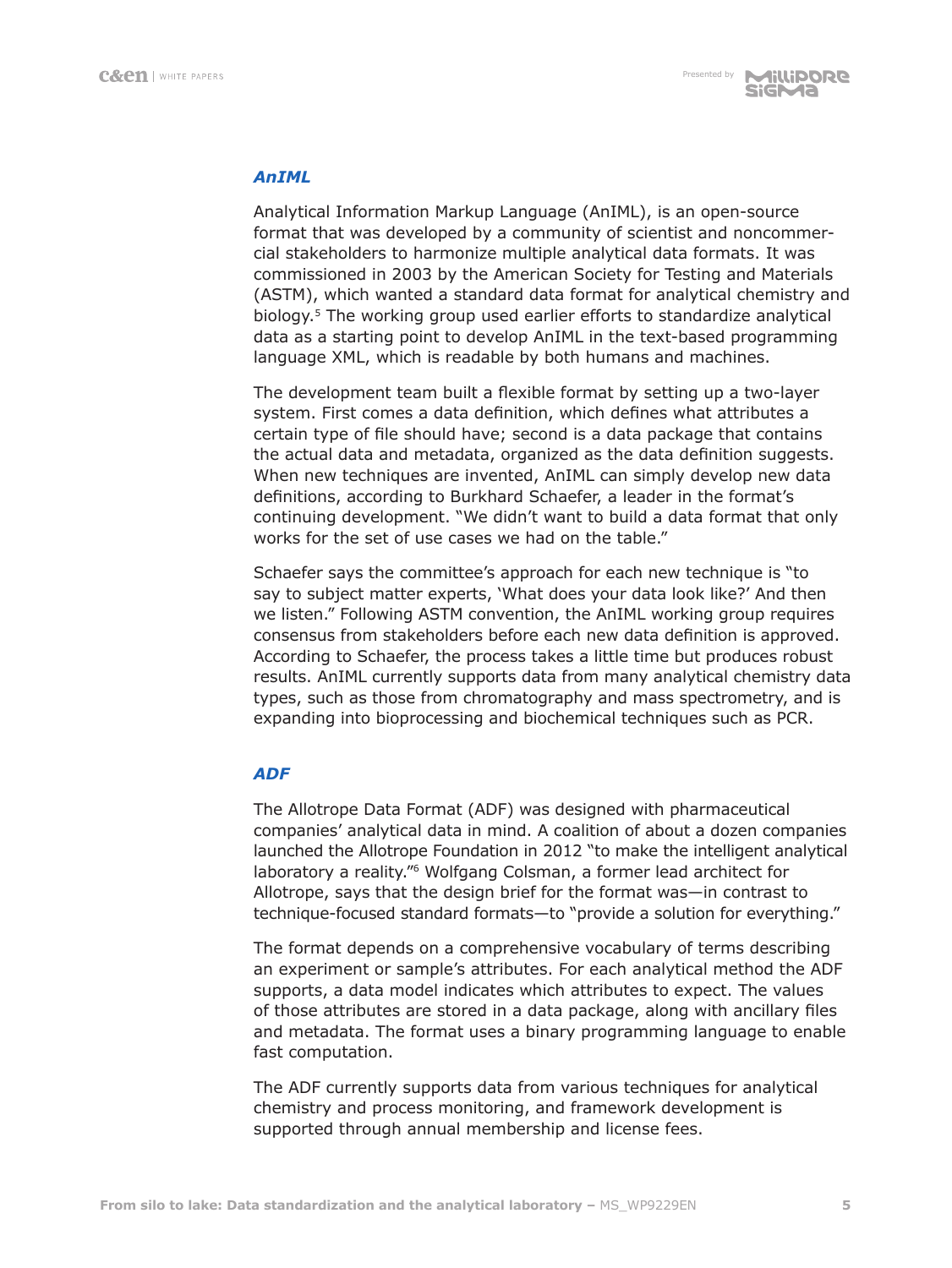# **USING STANDARDIZED DATA**

Accessible, interoperable data become available for reuse in ways that might not have been predicted when it was first collected. Arne Kusserow, a product manager at MilliporeSigma, says, "It's nice to have things standardized, but by itself it's worth nothing. But when you have all your data in one place and all the data is standardized, you can apply other techniques," such as searching and visualization, or machine learning and other advanced techniques for exploratory analysis.

Many companies are developing software platforms to analyze and manage standardized data from multiple techniques. ACD/Labs sells a data management platform that relies on a data format of its own to integrate chemical structures with diverse analytical data in one interface.7 MilliporeSigma also offers a knowledge management platform, called BSSN Software, which is based in AnIML<sup>8</sup>. Hellbach says it includes data visualization and long-term archiving functions, along with a platform and AnIML converters that enable customers to feed data into their data lake in an organized and standardized way.

A data lake—a cloud-based, company-wide data repository—is the strategic endpoint of data standardization. Getting there can be a formidable undertaking, because of the volume of data that must be organized and the multitude of formats. At GlaxoSmithKline, a data lake comprising clinical trial data, genetic sequences, and electronic health records took months to populate and involved half a dozen external vendors.<sup>1</sup> Partly because of such challenges, experts say the industry is still early in the adoption curve, although interest in data standardization has grown.

Companies that are comprehensively digitized have a strategic advantage over competitors that have not yet transitioned or have begun in a piecemeal way, according to Hellbach. "In the end," she says, "data standardization helps the whole value chain, starting on basic levels of the lab up to business leadership."

"It's nice to have things standardized, but by itself it's worth nothing. But when you have all your data in one place and all the data is standardized, you can apply other techniques."

Arne Kusserow, product manager at MilliporeSigma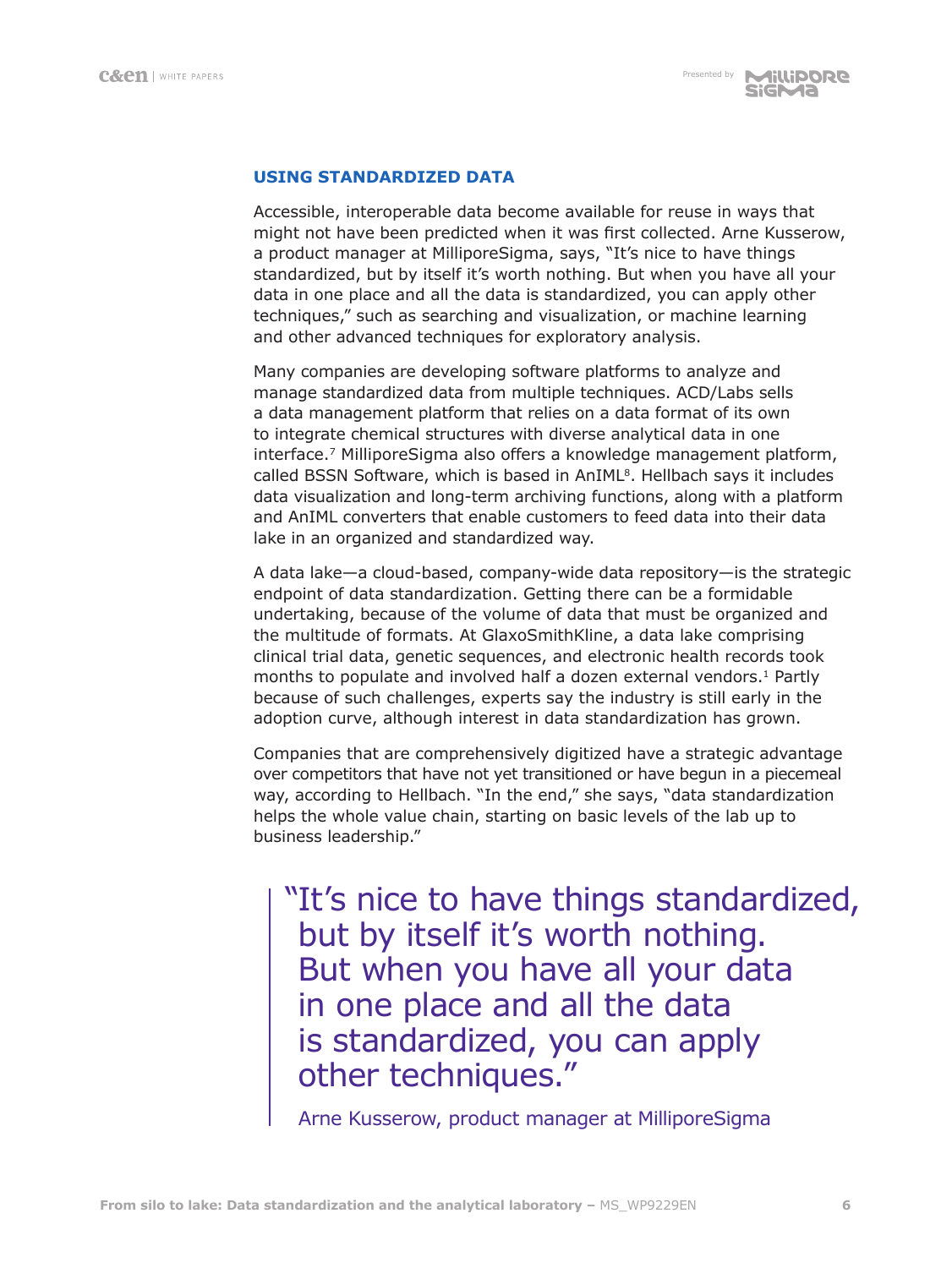# **References**

- 1. Thomas H. Davenport and Randy Bean, "Biting the Data Management Bullet at GlaxoSmithKline," *Forbes*, Jan. 8, 2018, https://www.forbes. com/sites/tomdavenport/2018/01/08/biting-the-data-management-bullet-at-glaxosmithkline/?sh=1f10f6325577.
- 2. Mark D. Wilkinson et al., "The FAIR Guiding Principles for Scientific Data Management and Stewardship," *Sci. Data* 3 (March 15, 2016): 160018, https://doi.org/10.1038/sdata.2016.18.
- 3. Erik W. Deutsch, "Mass Spectrometer Output File Format mzML," *Methods Mol. Biol.* 604 (2010): 319–31, https://doi.org/10.1007/978-1-60761- 444-9\_22.
- 4. Marcus Hanwell et al., "Open Chemistry: RESTful Web APIs, JSON, NW-Chem and the Modern Web Application," *J. Cheminf.* 9 (Oct. 30, 2017): 55, https://doi.org/10.1186/s13321-017-0241-z.
- 5. Burkhard A. Schäfer et al., "Documenting Laboratory Workflows Using the Analytical Information Markup Language," JALA 9, no. 6 (Dec. 1, 2004): 375–81, https://doi.org/10.1016/j.jala.2004.10.003.
- 6. Allotrope Foundation website, "About Us," https://www.allotrope.org/ about-us.
- 7. Spectrus white paper, "Looking Beyond Analytical Data Standardization the Fourth Paradigm," ACD Labs, https://www.acdlabs.com/comm/ data\_standardization/whitepaper/.
- 8. AnIML white paper, "The Need for a New Data Standard," MilliporeSigma, https://bssn-software.com/capabilities/animl-data-management/.